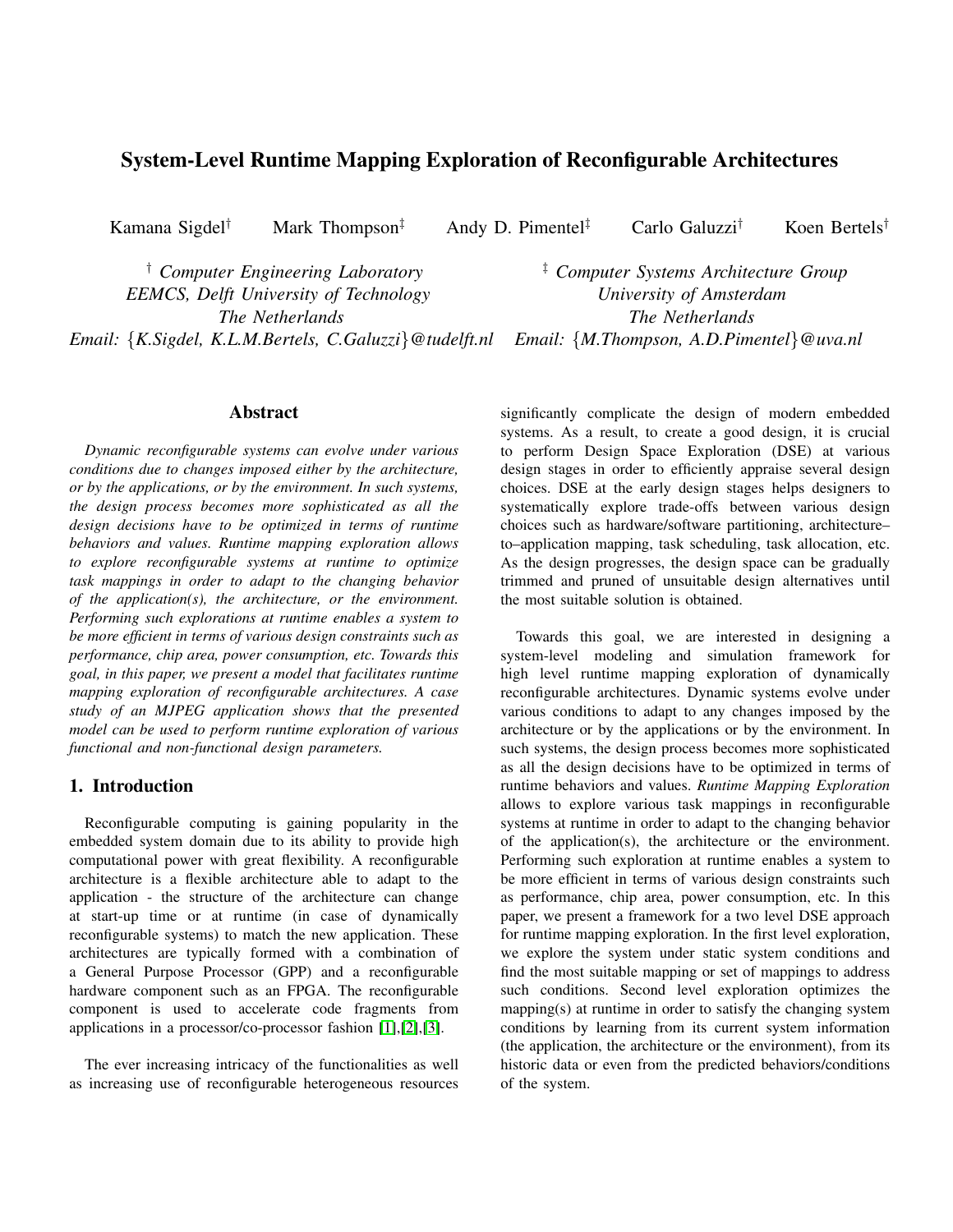In [\[4\]](#page-7-3), we presented a model for system-level DSE of reconfigurable architectures. This model can simulate and estimate the performance of a reconfigurable architecture at a high level of abstraction for the applications from the multimedia domain. In this paper, the model is extended to support the runtime mapping explorations in order to address dynamic and adaptive behavior of reconfigurable systems. We use the Sesame framework [\[5\]](#page-7-4) as a modeling and simulation platform for system level DSE. The Molen architecture [\[6\]](#page-7-5) is used as an example of a dynamic reconfigurable architecture. For this purpose, the Sesame framework has been extended to support dynamically reconfigurable behavior of the Molen architecture [\[4\]](#page-7-3). The main contributions of this paper are the following:

- The design of a system level modeling and simulation framework that supports runtime mapping exploration of reconfigurable architectures.
- A two level DSE approach for the runtime mapping exploration of reconfigurable architectures.
- An initial case study to demonstrate the runtime mapping exploration to address the dynamic conditions of the system using an MJPEG application.

The paper is organized as follows: Section [2](#page-1-0) reviews some related works. Section [3](#page-1-1) presents the two level mapping exploration approach using an example. Section [4](#page-3-0) provides a brief description of the Molen architecture and the Sesame simulation framework. Section [5](#page-4-0) describes the model and its implementation details. Section [6](#page-5-0) provides a case study and some preliminary results. Finally, Section [7](#page-7-6) presents conclusions and future work.

# <span id="page-1-0"></span>2. Related Work

System level modeling and simulation for DSE of reconfigurable systems has been touted for quite some time. However, there are not many system-level DSE tools available for reconfigurable architectures, which can assist designers at very early stages of a design. Several techniques for high level DSE, partitioning and mapping of applications on reconfigurable architectures have been presented in literature for performance evaluation and rapid exploration of different reconfiguration alternatives such as [\[7\]](#page-7-7),[\[8\]](#page-7-8),[\[9\]](#page-7-9),[\[10\]](#page-7-10). Most of these approaches basically focus on the static nature of the architecture and/or applications. Furthermore, these techniques cannot address the adaptive and dynamic system nature of reconfigurable systems either from the architectural perspective and/or from the application point of view. In [\[11\]](#page-7-11), a simple runtime DSE approach is discussed in which a DSE module dynamically explores the most frequently executed tasks and maps them onto a reconfigurable hardware. However, this work is focused at lower design levels and targets few specific tasks. Similar approaches for high-level runtime mapping of the application tasks onto heterogeneous MPSoC are presented in [\[12\]](#page-7-12) and [\[13\]](#page-7-13). Close to our approach is the approach proposed in [\[14\]](#page-7-14) [\[15\]](#page-7-15), which present customized runtime management for heterogeneous MPSoC that combines a design time exploration together with runtime manager. Unlike them, our focus is to develop a simulation framework for runtime mapping of the application(s) onto the dynamic reconfigurable architecture at early design stages.

# <span id="page-1-1"></span>3. Dynamic Application Mapping

Dynamic systems can change under various conditions, while maintaining both functional consistency and nonfunctional design constraints such as power consumption, performance, redundancy, etc. These changes can be imposed and initiated by an architecture, by an application or by the environment. For example, an architecture can change under the following conditions: an increase or decrease of the available or connected resources, a requirement to temporarily switch-off one or more parts of the hardware to reduce the power consumption or a necessity to achieve high fault tolerant behavior for certain tasks. At the same time, the application can change to maintain a specified Quality of Service (QoS) for variable processing load of one or multiple applications, or due to the arrival of some additional sporadic tasks. In all these cases, it is necessary or beneficial to change the mapping of tasks on the various resources at run-time. Dynamic mapping allows a task to be executed on various resources at different time intervals during the execution of the application. As a result, a system needs to support task migration from one resource to another. Moreover, a system needs to implement some policies to define which mappings are used under certain conditions and when a mapping needs to be changed. Typically, a trade-off has to be made between the cost and benefits of the migration. In this work, we do not consider the implementation details of a reconfigurable system, rather we discuss the modeling and exploration framework to assist system designers with various design decisions.

In the presented framework, applications are represented as a Kahn Process Network (KPN) at the granularity of coarsegrain tasks [\[16\]](#page-7-16). A KPN consists of concurrent processes with explicit communication over FIFO channels. KPNs are deterministic and can capture the parallel and dynamic nature of streaming applications in the multimedia domain. Therefore, KPNs are suitable for our purpose. For this case, we only use acyclic KPN application graphs. The architecture model considered is the Molen architecture [\[6\]](#page-7-5) [\[17\]](#page-7-17) which consists of a GPP and a dynamically Reconfigurable Processor (RP). Application tasks can be executed on the GPP, on the RP or on both. Tasks run on the GPP as regular (compiled)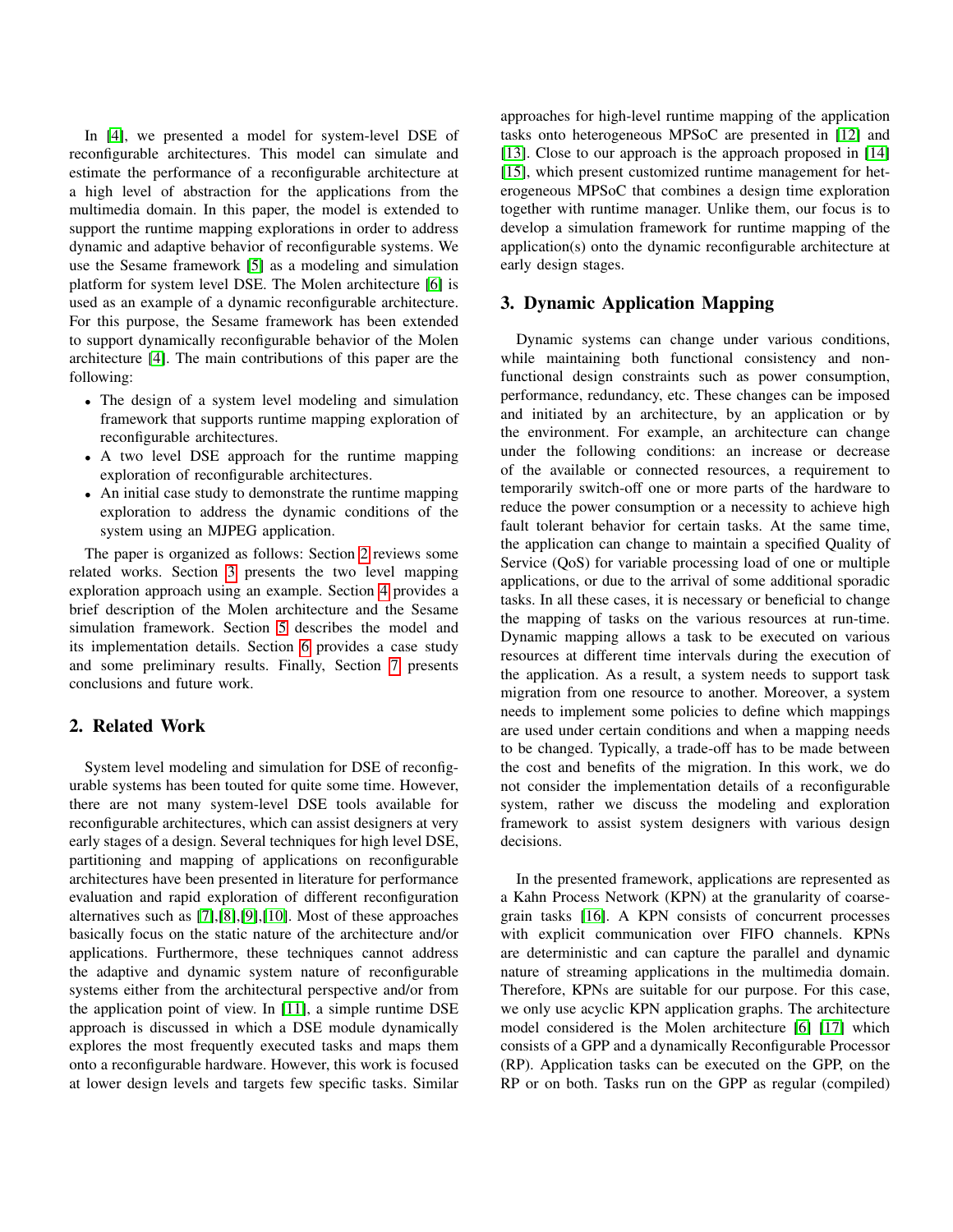<span id="page-2-1"></span>

<span id="page-2-0"></span>Figure 1. Tasks Mapped onto the RP and the GPP with Static and Dynamic Mapping

microprocessor code or on the RP as a hardware IP core. We define three types of tasks in the system:

- *Software tasks* are those tasks that are executed on the GPP,
- *Hardware tasks* are those tasks that are executed on the RP,
- *Pageable tasks* are those tasks that can switch between these two processors and thus can be executed on both.

Our previous model presented in [\[4\]](#page-7-3) assists designers to identify a set of hardware tasks and a set of software tasks such that the design constraints are satisfied. The mapping is determined statically (at design time) and, as a result, each task is mapped onto only one resource (either GPP or RP) during the entire runtime of the application. An example of such mapping behavior is shown in Figure [1\(b\).](#page-2-0) For the KPN graph given in Figure [1\(a\),](#page-2-1) the set of SW tasks is  ${A, B}$ and the set of HW tasks is  $\{C, D\}$ . The dynamic mapping enables identification of the hardware and software task sets at runtime. An example of dynamic mapping behavior is shown in Figure [1\(c\).](#page-2-2) For time intervals 1 to 4 the sets are:  $SW_1 =$  ${A, B, C}$  SW<sub>2</sub> = {A, B} SW<sub>3</sub> = {A, C} SW<sub>4</sub> = {A} and  $HW_1 = {D}$   $HW_2 = {C, D}$   $HW_3 = {B, D}$   $HW_4 =$ {B, C, D} respectively. As can be inferred from the figure, for this particular example, task B and C change their mapping during execution from GPP to RP and vice versa. Therefore the set of pageable tasks is:  ${B, C}$ .

# <span id="page-2-3"></span>3.1. Two Levels Mapping Exploration

Using the model presented in the paper, mapping exploration can be carried out at two levels. At the first level, we address exploration of the system under *static* conditions. Static, here, refers to the condition of the system where applications, architectures and the environment do not change during the exploration. The system constraints imposed in <span id="page-2-2"></span>and the Contract of the Contract of the Contract of the Contract of the Contract of the Contract of the Contract of the Contract of the Contract of the Contract of the Contract of the Contract of the Contract of the Contra **B Contract Contract Contract** condition. In this case, the exploration is performed at design most suitable task sets satisfying the given system constraints For instance, a condition where a single application is such conditions are fixed and known during the exploration. mapped onto a fixed architecture is an example of a static time by iterative evaluation of different mappings until the are identified. This is used as a starting point for the second level exploration.

At the second level, mapping exploration is carried out at runtime to address the runtime conditions of the system. In this case, we optimize the pageable task set at runtime by dynamically changing the mapping to satisfy the given design constraints. For example, in order to meet the real-time constraints of a sporadic task with faster execution, some tasks can be migrated from RP to GPP in order to give priority to the sporadic task. Similarly, if a sudden increase in the application load is detected, performance can be enhanced by moving tasks from the GPP to the RP. These decisions are made based on the condition and requirement of the running system.

To perform the runtime adaptation of the task sets, one or more components in the system have to make "intelligent" mapping decisions at runtime. Most importantly, the system should be able to identify *which* tasks to migrate and *when* to change the mapping to perform the migration. Various information about the runtime condition of the system can be used: application information such as task priority, real time constraints and architecture information such as free resources, timing information, etc. Note that this decision making process can be implemented in the actual system in any number of ways: e.g. in the application, in the hardware or as an operating system policy.

To illustrate the two levels of exploration, let us consider a scenario with two applications App1 and App2. Application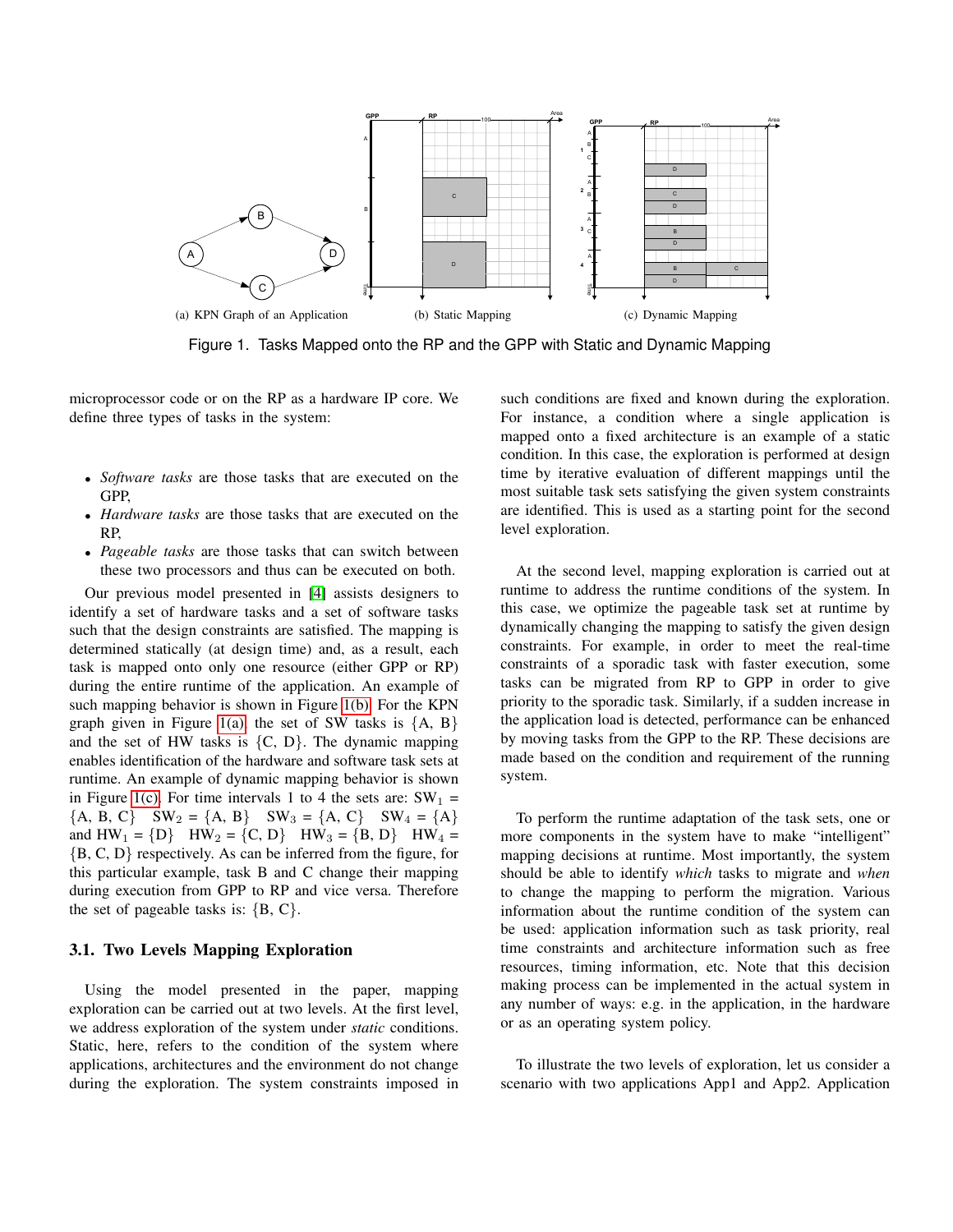App2 in this case is sporadic and as a result can go in and out of the system at random time. The first level exploration identifies hardware, software and pageable task sets for each application separately. The exploration starts with an initial random solution and different task sets are identified by searching the design space with iterative simulations. Let's denote the best task sets for application App1 and App2 as: App $1_{SW}$ , App $1_{HW}$ , App $1_{page}$ , App $2_{SW}$ , App $2_{HW}$  and  $App2_{page}$ . In the second level exploration the application model App3 is the combination of App1 and App2. The initial task sets for the second level exploration is defined as:

$$
App3_{HW} = App1_{HW} \cup App2_{HW}
$$

$$
App3_{SW} = App1_{SW} \cup App2_{SW}
$$

$$
App3_{Page} = App1_{Page} \cup App2_{Page}
$$

In order to address the "dynamic behavior" of the application model App3, a number of explorations have to be carried out at runtime in order to find the best mapping for the pageable task set. With the new system condition, at certain times when application App2 starts to execute in the system, the tasks in  $App3_{Page}$  have to compete for resources. As a result, some subset of  $App3_{Page}$  may predominantly be executed either on hardware  $(P)$  or on software  $(Q)$ ; then the task sets can be changed accordingly:

$$
App3_{SW} = App1_{SW} \cup App2_{SW} \cup Q
$$
  
\n
$$
App3_{HW} = App1_{HW} \cup App2_{HW} \cup P
$$
  
\n
$$
App3_{Page} = (App1_{Page} \cup App2_{Page}) - P - Q
$$
  
\nwhere  $|P| \ge 0$ ,  $|Q| \ge 0$ 

Note that although not all the tasks in the HW task and/or pageable set may fit on the RP at the same time, all tasks can be executed with a delay after reconfiguring them on the RP. In such cases, in order to avoid such reconfiguration delays, some tasks from a HW task set can also be moved to a pageable task set. At any point during the exploration process the designer can influence the process by manually setting up these task sets using his domain knowledge or heuristics. For instance, he may decide to manually fix some tasks from one task set to another in order to reduce or enlarge the design space for iterative simulation.

# <span id="page-3-0"></span>4. Tools and Platforms

The modeling and simulation framework presented in the paper is not restricted to a particular type of architecture. For an evaluation purpose, in this paper, we use the Molen architecture as an example of a dynamically reconfigurable architecture. We use the Sesame framework as a modeling and simulation platform for system level DSE. The Sesame environment [\[18\]](#page-7-18)[\[5\]](#page-7-4) is extended in order to model and simulate the dynamic reconfigurable behavior of the Molen architecture [\[4\]](#page-7-3).

### 4.1. Reconfigurable Architecture



<span id="page-3-1"></span>Figure 2. The Molen Architecture

The Molen polymorphic processor is established on the basis of the tightly coupled co-processor architectural paradigm [\[6\]](#page-7-5)[\[17\]](#page-7-17). The two main components in the Molen machine organization are the *Core Processor*, which is a GPP and the *Reconfigurable Processor* (RP) such as an FPGA. The GPP and the RP communicate through a shared memory. The RP is further subdivided into the  $\rho\mu$ -code unit and one or more *Custom Configured Units* (CCU) (see Figure [2\)](#page-3-1). These two processors are connected to an arbiter [\[6\]](#page-7-5)[\[17\]](#page-7-17). The latter controls the co-ordination of the GPP and the RP by directing program instructions to either of these processors. In order to speed up program execution, parts of the code running on the GPP can be implemented on the CCU(s). The code to be mapped onto the RP is annotated with special *pragma* directives. When the arbiter receives the *pragma* annotated instructions, it initiates the CCU unit, gives data memory control to the RP and drives the GPP into a wait state. An operation executed by the RP is divided into two distinct phases: *set* and *execute*. In the *set* phase, the CCU is configured (i.e. a configuration bitstream is loaded onto the FPGA) and in the *execute* phase the CCU(s) starts its execution. When the RP finishes its execution, it acknowledges the arbiter. The arbiter releases the data memory control back to the GPP and then the GPP can resume its normal program execution.

#### 4.2. Sesame Framework

The Sesame modeling and simulation environment [\[18\]](#page-7-18)[\[5\]](#page-7-4) is geared towards fast and efficient exploration of embedded multimedia architectures, typically those implemented as heterogeneous MPSoCs. Sesame adheres to a transparent simulation methodology where the concerns of application and architecture modeling are separated via a mapping layer. It uses the KPN model of computation [\[16\]](#page-7-16) for application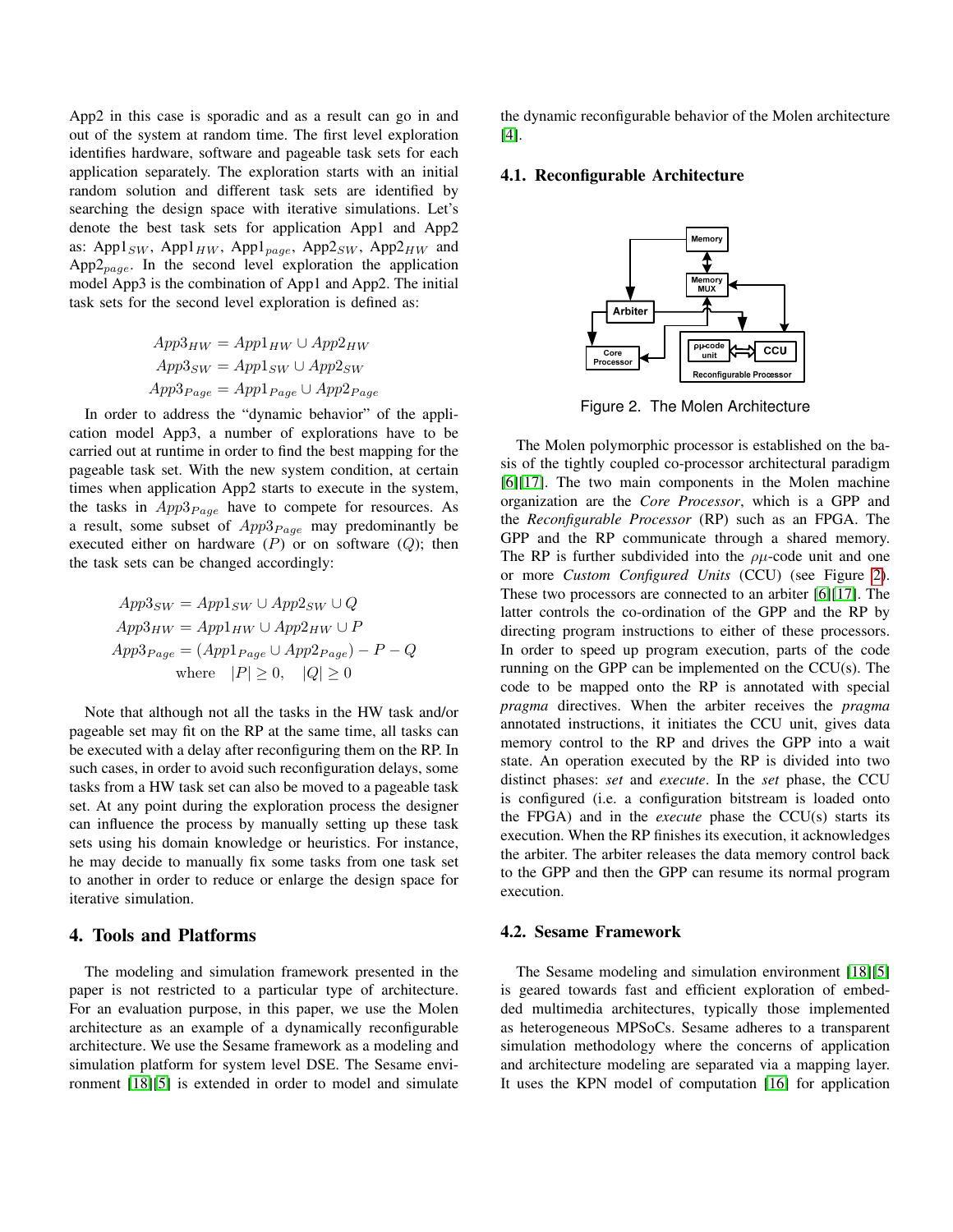

<span id="page-4-1"></span>Figure 3. Sesame Model to Facilitate Runtime Mapping of Tasks from GPP to RP and viceversa

modeling. This model is suitable for modeling stream-based (multi-media) applications. A KPN consists of concurrent processes that communicate using blocking read/non-blocking write synchronization over unbounded Kahn channels. The application model generates event traces containing Read (R), Write (W) and Execute (EX) events. R and W are communication events that describe the communication over the Kahn channels. EX is a computation event that describes the computation behavior of a Kahn process (typically at the function granularity). These events are collected into event traces and mapped onto an architecture model using an intermediate mapping layer. The mapping layer consists of Virtual Processors (VP), which can be regarded as representatives of application processes at the architectural level. The main purpose of the mapping layer is to schedule the event traces from the application processes onto the architectural components. In the architecture model, the architectural timing consequences of the events are modeled. The processor components model the processor utilization of the studied application to architecture mapping. This is done using a lookup table that contains execution latency for each EX event. The interconnection and the memory components model the utilization and the contention caused by the communication events (R and W).

# <span id="page-4-0"></span>5. The Model

The model presented in this paper is an extension of our previous model for dynamically reconfigurable architectures as presented in [\[4\]](#page-7-3). This model could not perform dynamic mapping of tasks to architecture components. In this section, we describe the new model and the added modeling capabilities.

Figure [3](#page-4-1) shows an overview of the components in the different layers of the model. The architecture model consists of the actual system components - Processors, Memory and Interconnection Networks and the components such as Arbiter, Resource Manager (RM) and Runtime Mapping Manager

(RMM), which implement some model behavior. In the real system, RM and RMM can be implemented either at operating system level or at architectural level. There is one GPP and one RP which, in turn, may consist of multiple CCUs. The GPP and all CCUs are connected to the shared memory by a bus network component. A CCU represents the hardware implementation of a task. Since the RP is dynamically reconfigurable, the number and type of CCUs on the RP may change at runtime. The RM component is connected to all the CCUs. Its basic functionality is to keep track of which CCUs are *configured* on the RP at any given time. A CCU can only process events when it has been configured; if it is not, then it requests the RM to be scheduled for configuration. The RM configures the CCUs according to the policy implemented (eg. as soon as area becomes available). The Arbiter component performs synchronization between the GPP and the RP. It supports either mutual exclusive operation of GPP and RP (traditional co-processor model) or parallel operation.

Note that, in the mapping layer the communication channels are not shown in order to simplify the picture. The mapping layer – among other things – implements an elaborate synchronization mechanism for the events generated by the application layer, e.g. it makes no sense to un-configure a CCU from the RP after it has read data, but before performing a function on it (because the data would be lost). Therefore specialized synchronization in the mapping layer groups R, W and EX events for processing on a CCU. For more details we refer to [\[4\]](#page-7-3).

# 5.1. Runtime Application Mapping

In order to facilitate runtime application mapping onto the architecture, the VPs can be connected to multiple processor resources. The trace events from the application model can now be forwarded to any connected processor in the hardware layer. Figure [3](#page-4-1) shows an example where a virtual processor  $VP<sub>B</sub>$  is connected to the GPP and CCU1. A hardware or a software task requires only one connection to a CCU or GPP respectively. However, a pageable task has a connection to both processors. In many scenarios, it is conceivable that there exists multiple CCU implementations for one pageable task. However, for the sake of simplicity, we currently restrict it to one. The VP forwards events, but does not make the mapping decision by itself. This is done by the RMM to which all VPs are connected.

#### 5.2. Runtime Mapping Manager

The RMM is the central intelligent component which performs dynamic mapping decisions. It can use all information available in the model (application, mapping and architecture) as inputs for its decision making policy. For example, Figure [3](#page-4-1) shows the connection between the RM and the RMM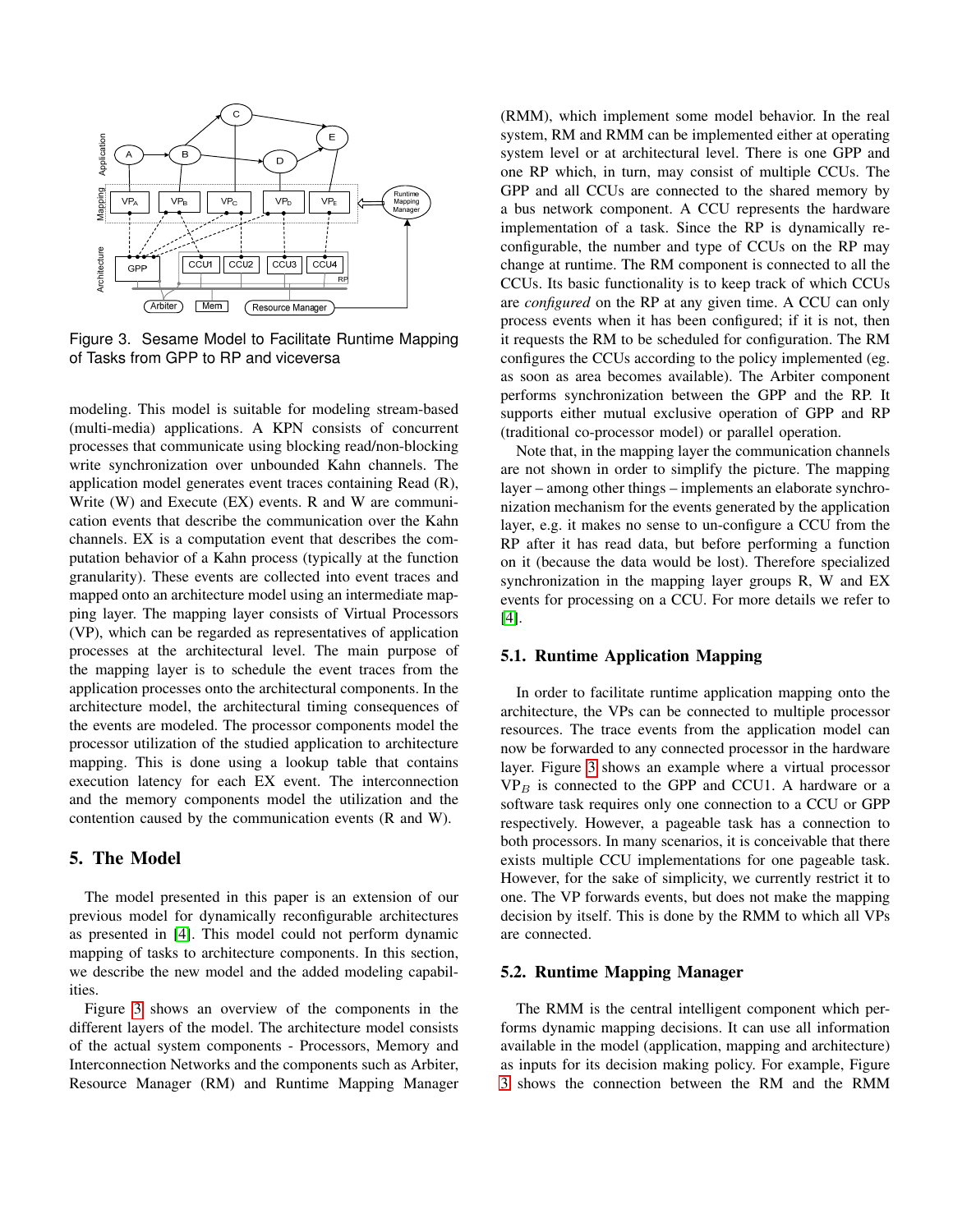since the availability of resources on the RP is an important consideration for the RMM.

The complexity of RMM implementations can be relatively simple as well as extremely complicated. RMM can use any available method or heuristic to perform the mapping decision based on current, historic or even predicted dynamic conditions of the system. The RMM bears the ability to learn from its environment, from its previous data, or the current situation. The application information, e.g. priority of tasks, real time constraints and the architectural information e.g. resources or timing information can be used as an input information for the RMM. Based on these values and behaviors, the RMM can make mapping decision for each task. Since the dynamic mapping policy is implemented as a separate component, it is easy to plug-in different RMM policies for different experiments.

#### 5.3. Component Interaction



<span id="page-5-1"></span>Figure 4. Interaction Between Various System Components to Enable Runtime Application Mapping

To summarize the interaction between different components, consider Figure [4.](#page-5-1) It shows an example time-interaction diagram of the components that are involved in processing application trace events for the GPP and a CCU. Before forwarding any events, the VP asks the RMM onto which processor the trace event has to be executed. Based on the policy implemented, the RMM returns a target processor identifier (either CCU or GPP) and the VP forwards events accordingly. To support its decision making process, the RMM may request additional information about the system or the environment. In this case it requests the current available area from the RM. If there is available area on the RP, RMM maps the task onto the CCU otherwise to the GPP.

#### <span id="page-5-0"></span>6. Case Study and Preliminary Results

In this section, we present a case study using the presented model and discuss some preliminary results. The main focus of this case study is to demonstrate an experimental validation of two level mapping explorations using the presented model. Therefore, the actual calibration of the model or the evaluation of several mapping algorithms is left as future work.



<span id="page-5-2"></span>Figure 5. Application Model

We use an MJPEG application as an application model. Frames are divided in blocks and each task performs a different function on each block as it is passed from one task to another. There are two implementations of the model: MJPEG1 operates on the blocks (partially) in parallel, MJPEG2 operates on the blocks sequentially (see Figure [5\)](#page-5-2). MJPEG1 and MJPEG2 are combined together in order to create an example of dynamic application behavior in the system. MJPEG2 can be considered as a sporadic application that appears in the system randomly and competes with MJPEG1 for the available resources. This behavior is implemented such that at unspecified times MJPEG2 starts encoding a frame simultaneously with MJPEG1. Figure [5](#page-5-2) shows the application model used for this case study.

We instantiate an architecture model with 10 CCU units. For illustration purposes, we use estimated values of computational latencies for the GPP and CCUs. Similarly, we also use estimated values for the area occupancy on the FPGA and the reconfiguration delay for each task. We have the assumption that, no task can have a size larger than the total FPGA area. For carrying out these experiments, we fix the size of each task to 50% of the available area on the FPGA. Therefore, two tasks can execute on the FPGA at the same time, however, after reconfiguration, more than two tasks can execute on the FPGA, as a result, there can be more than two tasks in the HW and/or pageable task set. Our final assumption is that there is no delay associated with the dynamic mapping such as task migration time, context switching time, delay associated with the RMM, etc.

The first level of static exploration is carried out with the model we presented in [\[4\]](#page-7-3). MJPEG1 and MJPEG2 are separately mapped onto the given architecture and a range of different mappings are evaluated. At the end of this exploration, the most suitable mapping is recorded which has the following set of HW, SW and pageable tasks for each application. For MJPEG1:  $HW_1 = \{ DCT_1, DCT_2, DCT_3,$  $DCT_4$ ,  $Q_1$ ,  $Q_2$ ,  $Q_3$ ,  $Q_4$ ,  $SW_1 = \{VideoIn_1, VLE_1, VideoOut_1,$ Init<sub>1</sub>} and Page<sub>1</sub> = { $\emptyset$ }. Similarly, for the MJPEG2, HW<sub>2</sub> =  ${DCT, Q}$ ,  $SW_2 = {VideoIn, VLE, VideoOut, Init}$  and  $Page_2$  $= \{ \emptyset \}.$  Note that, only a subset of these tasks can fit on the FPGA at the same time, but other tasks can also be executed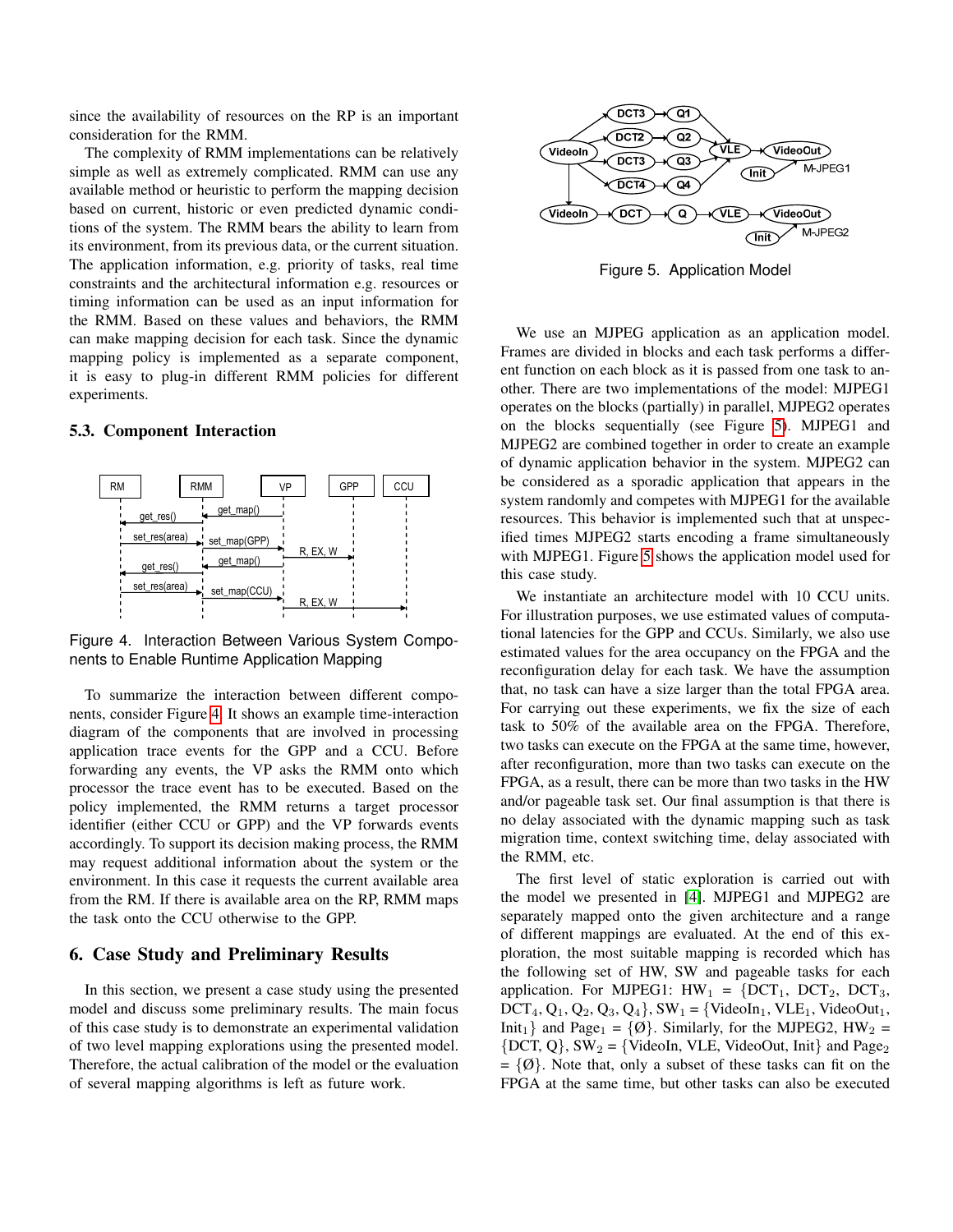|                                                       |                                      | Elapsed Time |               |               |
|-------------------------------------------------------|--------------------------------------|--------------|---------------|---------------|
| Pageable Task Set used as input to the Runtime Explo- | Tasks added to SW task set after the | Dynamic      | <b>Static</b> | <b>Static</b> |
| ration                                                | Runtime Exploration                  | Mapping      | Mapping       | Mapping       |
|                                                       |                                      |              | (GPP)         | (CCU)         |
| DCT <sub>1</sub>                                      | None                                 | 250299094    | 255014646     | 219436393     |
| DCT1, DCT2                                            | None                                 | 289329064    | 292241251     | 219436393     |
| DCT1, DCT2, DCT3                                      | DCT <sub>2</sub>                     | 292183820    | 335035856     | 219436393     |
| DCT1, DCT2, DCT3, DCT4                                | DCT <sub>2</sub>                     | 346752251    | 374238416     | 219436393     |
| DCT1, DCT2, DCT3, DCT4, DCT                           | DCT2, DCT4                           | 357931106    | 449243536     | 219436393     |
| DCT1, DCT2, DCT3, DCT4, DCT, Q                        | DCT2, DCT4                           | 334587257    | 482804304     | 219436393     |
| DCT1, DCT2, DCT3, DCT4, DCT, Q, Q1                    | DCT2, DCT3, DCT4                     | 377277865    | 501284688     | 219436393     |
| DCT1, DCT2, DCT3, DCT4, DCT, Q, Q1, Q2                | DCT2, DCT3, DCT4, 01                 | 392565665    | 519765072     | 219436393     |
| DCT1, DCT2, DCT3, DCT4, DCT, Q, Q1, Q2, Q3            | DCT1, DCT2, DCT3, DCT4, 01, 02       | 407599184    | 538245456     | 219436393     |
| DCT1, DCT2, DCT3, DCT4, DCT, Q, Q1, Q2, Q3, Q4        | DCT1, DCT2, DCT3, DCT4, 01, 02, 03   | 425876433    | 556725840     | 219436393     |

<span id="page-6-0"></span>Table 1. Experimental Results

on the FPGA after the reconfiguration of the FPGA for these tasks. The second level of exploration can help to optimize these task sets and can find an efficient set of tasks at runtime. This can possibly also improve performance by avoiding the reconfiguration delay for a task running on the GPP.

In order to carry out the second level of mapping exploration at the runtime, the combined application model shown in Figure [5](#page-5-2) is considered. The initial task sets used as input for this exploration are the combination of task sets from the first level exploration as discussed in Section [3.1.](#page-2-3) These task sets are as follows:  $HW = \{DCT_1, DCT_2, DCT_3, DCT_4, Q_1,$  $Q_2$ ,  $Q_3$ ,  $Q_4$ , DCT,  $Q$ , SW = {VideoIn<sub>1</sub>, VLE<sub>1</sub>, VideoOut<sub>1</sub>, Init<sub>1</sub>, VideoIn, VLE, VideoOut, Init} and Pageable =  $\{\emptyset\}$ .

Based on analysis of the previous result, we choose some of the HW tasks as pageable tasks for runtime exploration. Note that, it is possible to mark all the tasks as a pageable tasks. However some tasks are better fixed either as hardware or as software to avoid several delays (reconfiguration delay and/or change in mapping delay, etc) associated with them. First level exploration provides such indications for creating an efficient task set for runtime mapping exploration. At the same time, the designers can impact these decisions based on his/her knowledge and preferences. During the second level exploration, the behavior of the pageable tasks at runtime is noticed. For this, in each successive simulation, one task from HW task set is marked as a pageable task and the performance numbers are recorded. This result is listed in Table [1.](#page-6-0) The first column in the table shows the pageable tasks before performing the runtime mapping exploration. Note that, the software task set given in this case is fixed. The second column in the table shows the pageable tasks which change their execution behavior and become SW tasks after performing the runtime exploration, other tasks than these tasks stay pageable. The third column in the table shows the simulated execution time when the task mapping is changed at runtime between the GPP and the RP. The last two columns of the table show the simulated execution time when the tasks are statically mapped onto the GPP (column 4) and the RP (column 5) respectively.

The mapping policy implemented by the RMM is very simple. The manager tries to allocate tasks to the RP, if area is available, otherwise the tasks are allocated to the GPP. As it can be inferred from Table [1,](#page-6-0) after performing runtime exploration, the pageable tasks either move to the GPP or to the RP based on the availability of chip area on the latter. This process is highly affected by number of pageable tasks specified in the system. When there are less pageable tasks, these tasks are mapped onto the RP, however when this number increases, many of these tasks are pushed onto the GPP. In the first experiment, as shown in the first row of the table, we consider only  $DCT_1$  from HW task set as a pageable, the rest of the tasks in the HW set are fixed to be HW. In this case, the  $DCT_1$  stays pageable and executes on the GPP and the RP. However, in the last experiment, as shown in the last row of the table, we consider all the tasks of the HW set as pageable tasks and, as a result, many tasks move to the GPP and become SW tasks. This is due to the fact that the RP has limited area.

Another observation that can be made from Table [1](#page-6-0) is in terms of execution cycles. When all the tasks are mapped onto CCUs, the performance is higher (column 5 of the table) than when they are mapped on to GPP (column 4 of the table). This happens because of the lower execution latency of CCUs as compared to the GPP. With the dynamic mapping, the performance has ranged between these two values (column 3 of the table ). Note that, executing all the tasks on CCUs can obtain the best performance but CCUs are limited in terms of area and they also have penalty associated with reconfiguration overhead. With the runtime mapping, we can obtain performance improvement if RMM takes into account these factors. Nevertheless, in this case study, we do not see any performance improvements due to two main reasons. First, the policy implemented by RMM is very simple and it does not take into account the performance evaluation, configuring delay, etc., for mapping decisions (it only looks at available area). Second, for this particular experiment, we used a fixed and very roughly estimated reconfiguration